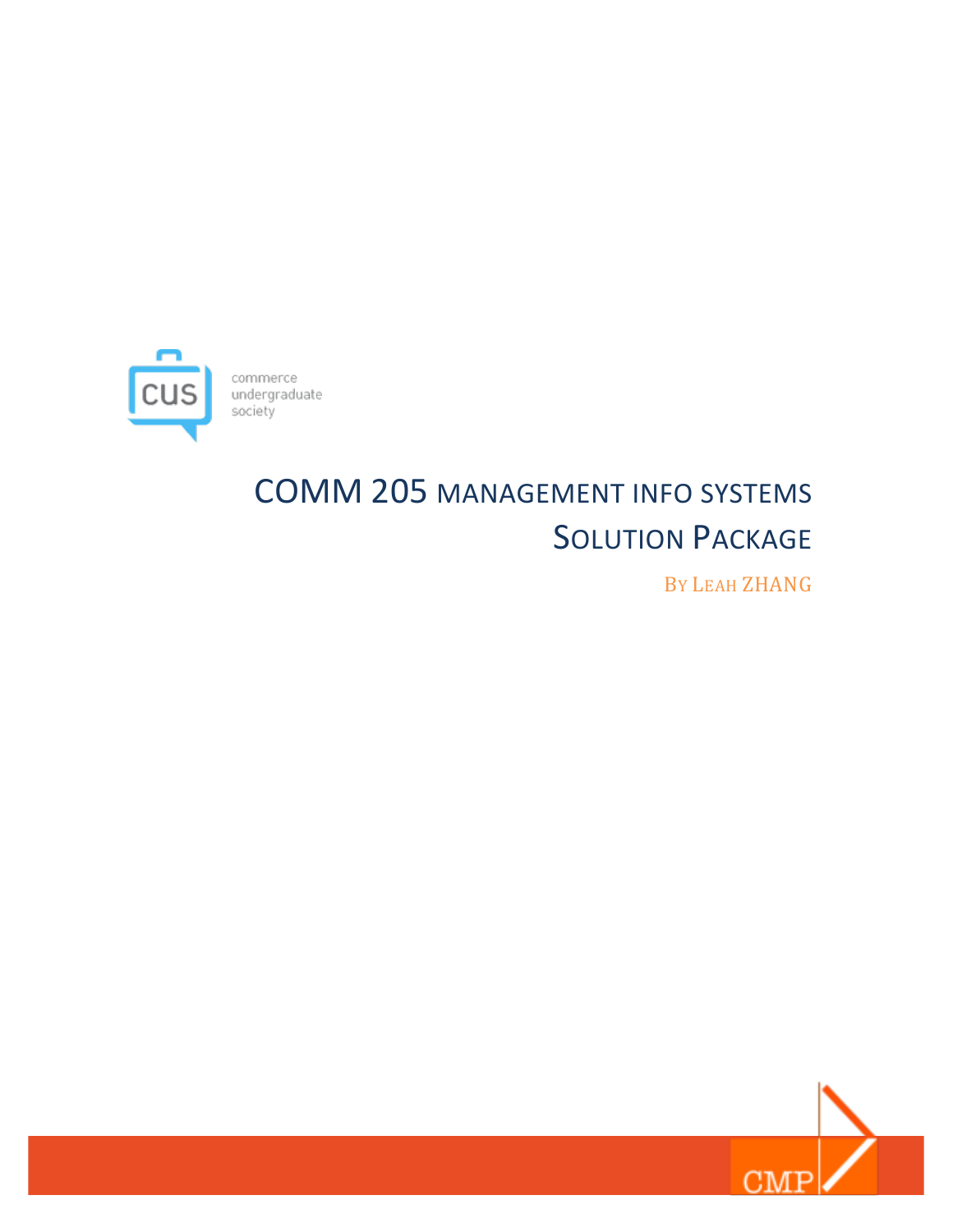## SAMPLE Q'S ANSWER KEY

#### Use the following scenario and Stata screenshot to answer Questions 1 to 4.

The dataset air.dta with 10 observations containing airports' names, year, number of passengers (in millions) is displayed below. It shows 5 airports in Canada, and their number of passengers in a year for 2014 and 2015. The variable airportsname is a string variable, while the variables year and numberofpassengersinmillions are numerical variables.

|                | airportsname | year | numberofpa~s |
|----------------|--------------|------|--------------|
| 1              | <b>YXX</b>   | 2014 | .4           |
| $\overline{2}$ | YAA          | 2014 | 1.1          |
| 3              | <b>YVR</b>   | 2014 | 1.8          |
| 4              | <b>YYJ</b>   | 2014 | $\cdot$ 7    |
| 5              | <b>YGK</b>   | 2014 | . 9          |
| 6              | <b>YXX</b>   | 2015 | .6           |
| $\overline{7}$ | <b>YAA</b>   | 2015 | . 9          |
| 8              | <b>YVR</b>   | 2015 | 1.7          |
| 9              | YYJ          | 2015 | 1.2          |
| 10             | <b>YGK</b>   | 2015 | 1.3          |

1. Right after browsing the data above, Jessica ran a Stata command, and got the following output: 

|       | Percentiles | Smallest |             |          |
|-------|-------------|----------|-------------|----------|
| $1\%$ | 1.7         | 1.7      |             |          |
| 5%    | 1.7         | 1.8      |             |          |
| 10%   | 1.7         | ٠        | Obs         | 2        |
| 25%   | 1.7         | ٠        | Sum of Wgt. | 2        |
| 50%   | 1.75        |          | Mean        | 1.75     |
|       |             | Largest  | Std. Dev.   | .0707107 |
| 75%   | 1.8         | ٠        |             |          |
| 90%   | 1.8         | ٠        | Variance    | .005     |
| 95%   | 1.8         | 1.7      | Skewness    | 0        |
| 99%   | 1.8         | 1.8      | Kurtosis    | 1        |
|       |             |          |             |          |

#### number of passengers in millions

Which one of the following formulas, when properly executed, will result in the above **output?**

- a. sum numberofpassengersinmillions if airportsname=="YVR" & (year=2014 | year=2015)
- b. sum numberofpassengersinmillions if airportsname=="YVR", detail
- c. sum numberof passengersinmillions if (airportsname=="YVR" & year==2014) | year ==2015, detail
- d. sum numberof passengersinmillions if  $year==2014$   $(year==2015 \& airportsname=="YVR")$ , detail

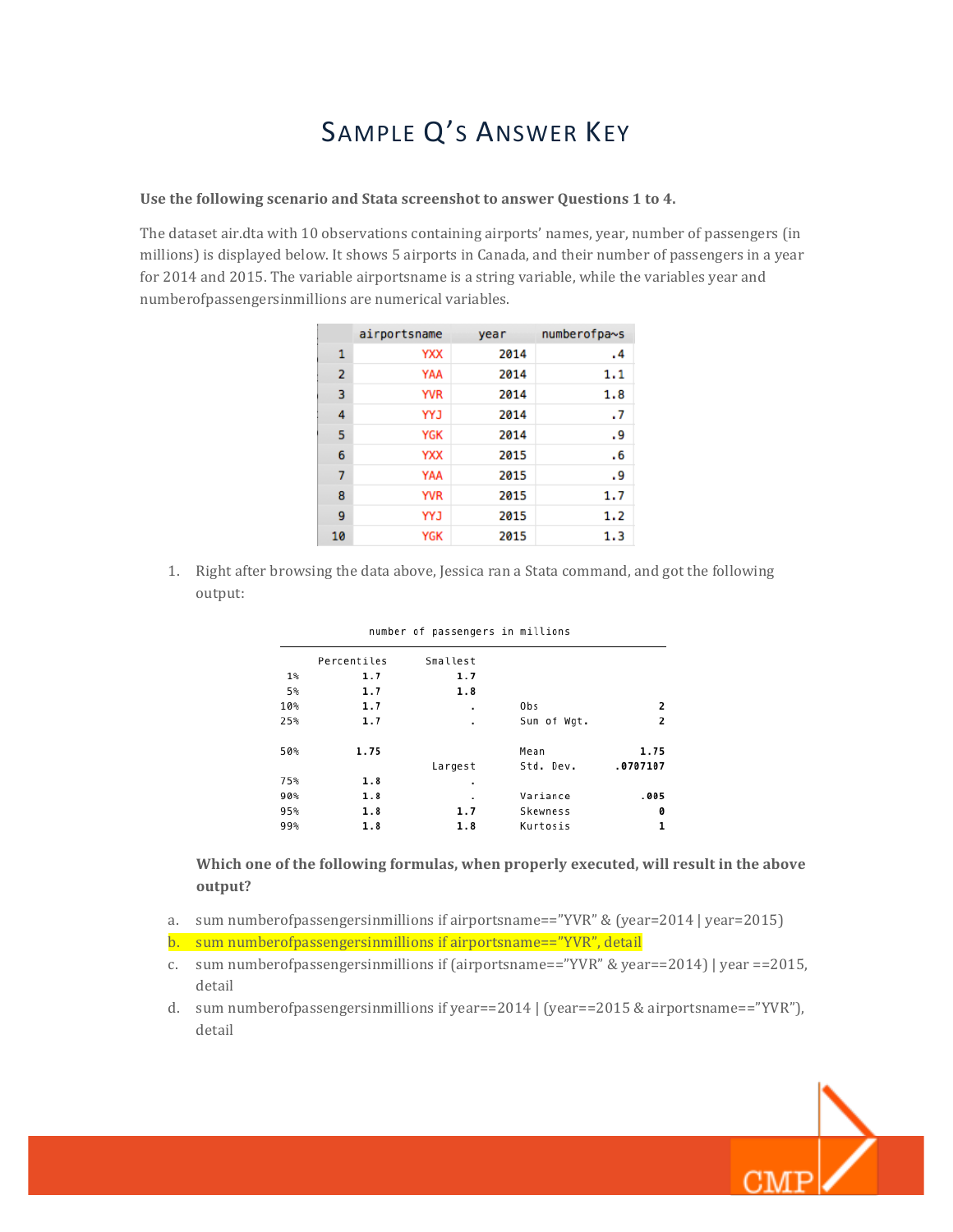2. Then you ran the following command in Stata:

tab airportsname, sum (numberofpassengersinmillions) if year==2014 Stata returned an error message when the above command was running. Jessica came to you for help. You fixed the command, reran it on Stata, and got the following output:

| airports   | Summary of number of passengers in<br>millions |           |       |
|------------|------------------------------------------------|-----------|-------|
| name       | Mean                                           | Std. Dev. | Freq. |
| YAA        | 1.1                                            | ø         |       |
| YGK        | . 9                                            | ø         | 1     |
| <b>YVR</b> | 1.8                                            | ø         | 1     |
| <b>YXX</b> | .4                                             | ø         | 1     |
| <b>YYJ</b> | $\cdot$ 7                                      | ø         |       |
| Total      | .98                                            | .52630789 |       |

In 20 words or fewer, explain on the answer sheet how you would fix the above erroneous formula. You do NOT need to write the correct command. If you prefer, however, you may write the correct command instead.

Move the if year==2014 between the word airportsname and the comma.

tab airportsname if year==2014, sum (numberofpassengersinmillions)

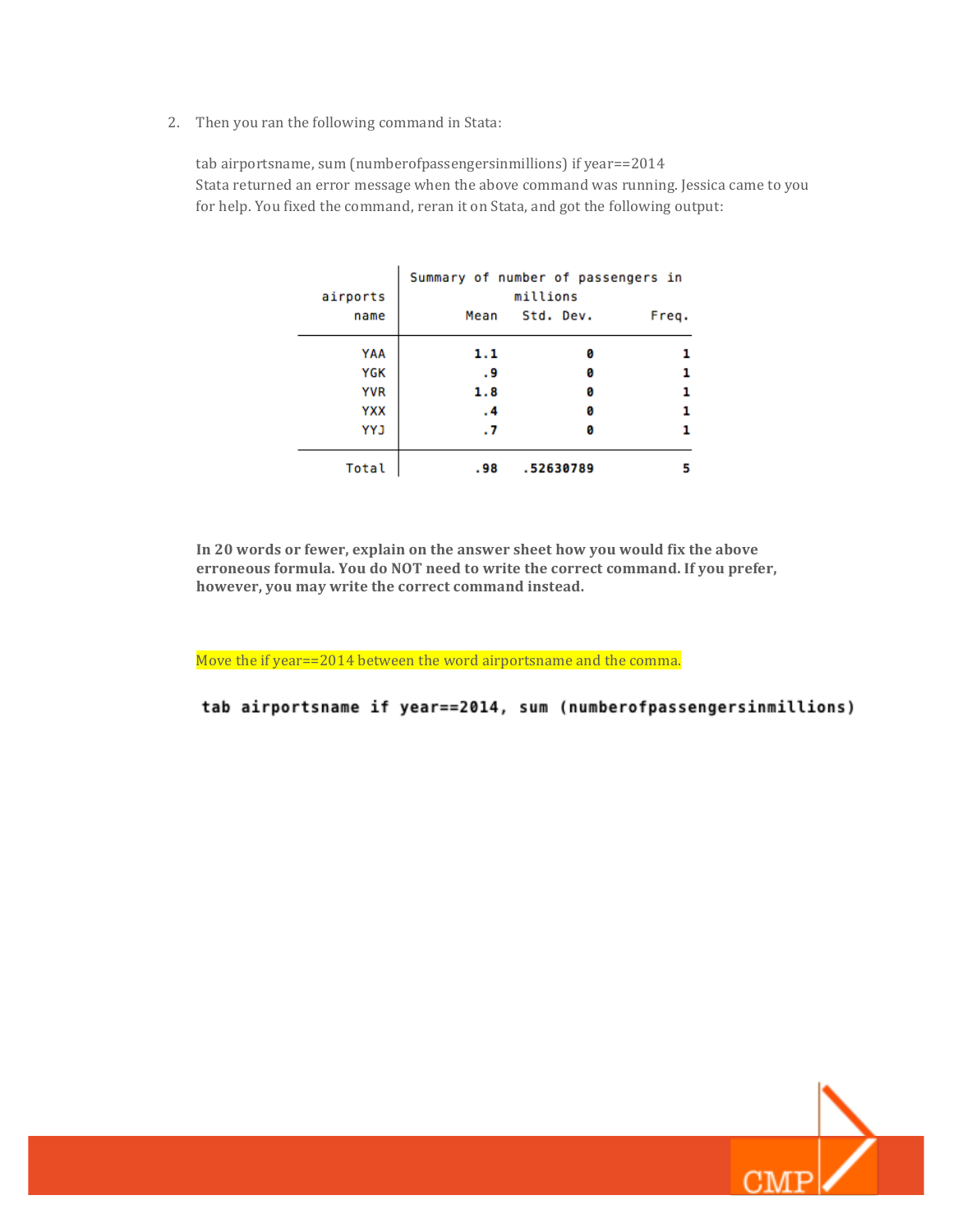|    | airportsname | year | numberofpa~s         |
|----|--------------|------|----------------------|
| 1  | <b>YVR</b>   | 2015 | 1.7                  |
| 2  | YGK          | 2015 | 1.3                  |
| 3  | <b>YYJ</b>   | 2015 | 1.2                  |
| 4  | YAA          | 2015 | . 9                  |
| 5  | <b>YXX</b>   | 2015 | . 6                  |
| 6  | <b>YVR</b>   | 2014 | 1.8                  |
| 7  | YAA          | 2014 | 1.1                  |
| 8  | YGK          | 2014 | . 9                  |
| 9  | <b>YYJ</b>   | 2014 | $\cdot$ .            |
| 10 | YXX          | 2014 | $\cdot$ <sup>4</sup> |

3. Jessica sorted the data using one Stata command. After she ran the Stata command to sort the dataset, she ran the browse command and got the following output:

Write a single Stata command that, when properly executed, will sort the dataset in the above order.

Answer:

#### gsort -year -numberofpassengersinmillions

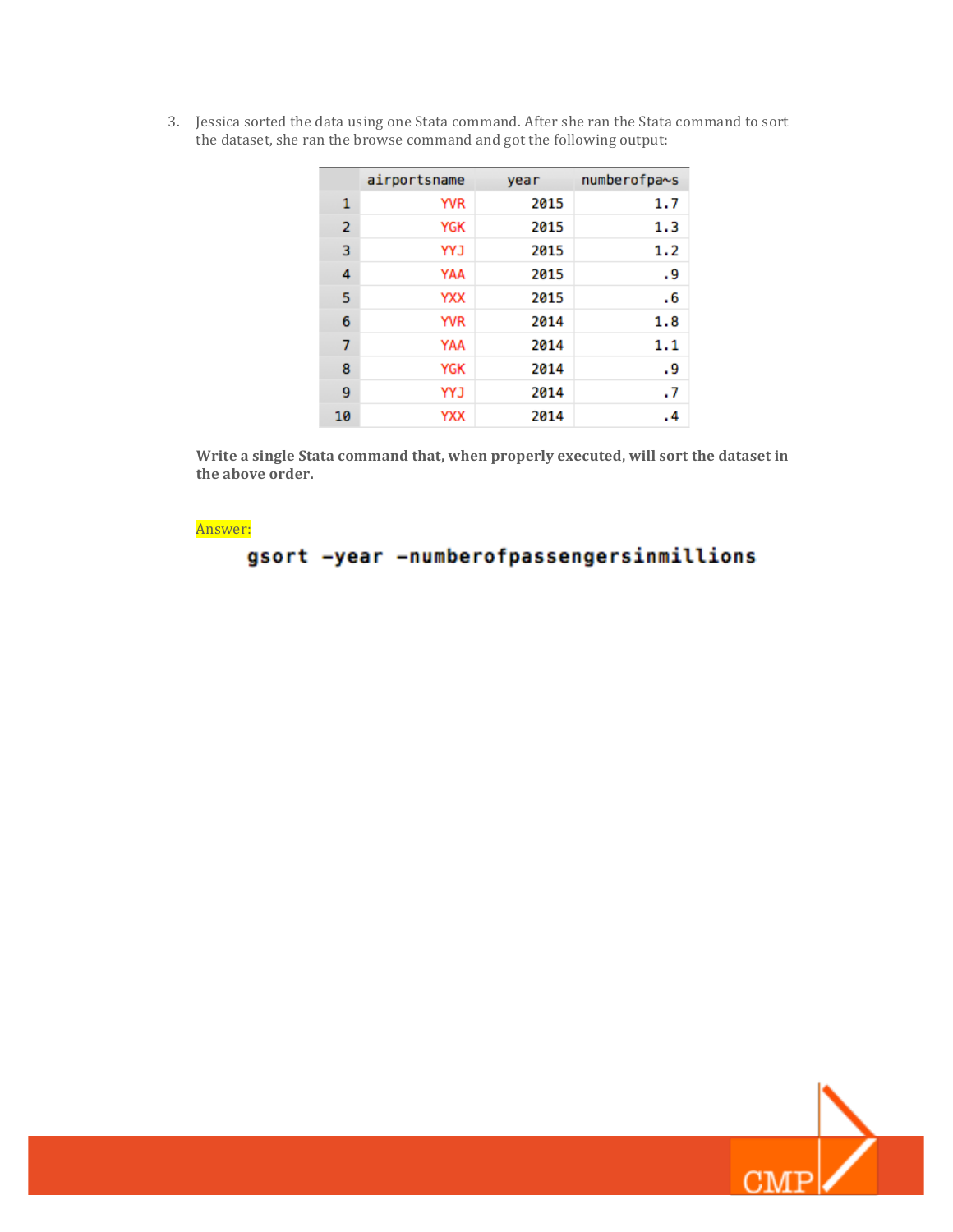4. Suppose that whatever data Jessica had opened before is now cleared, and she reopened air.dta. In 20 words or fewer, explain what would happen if Jessica then ran the following command:

### drop if airportsname="YVR"

Stata will return an error message.